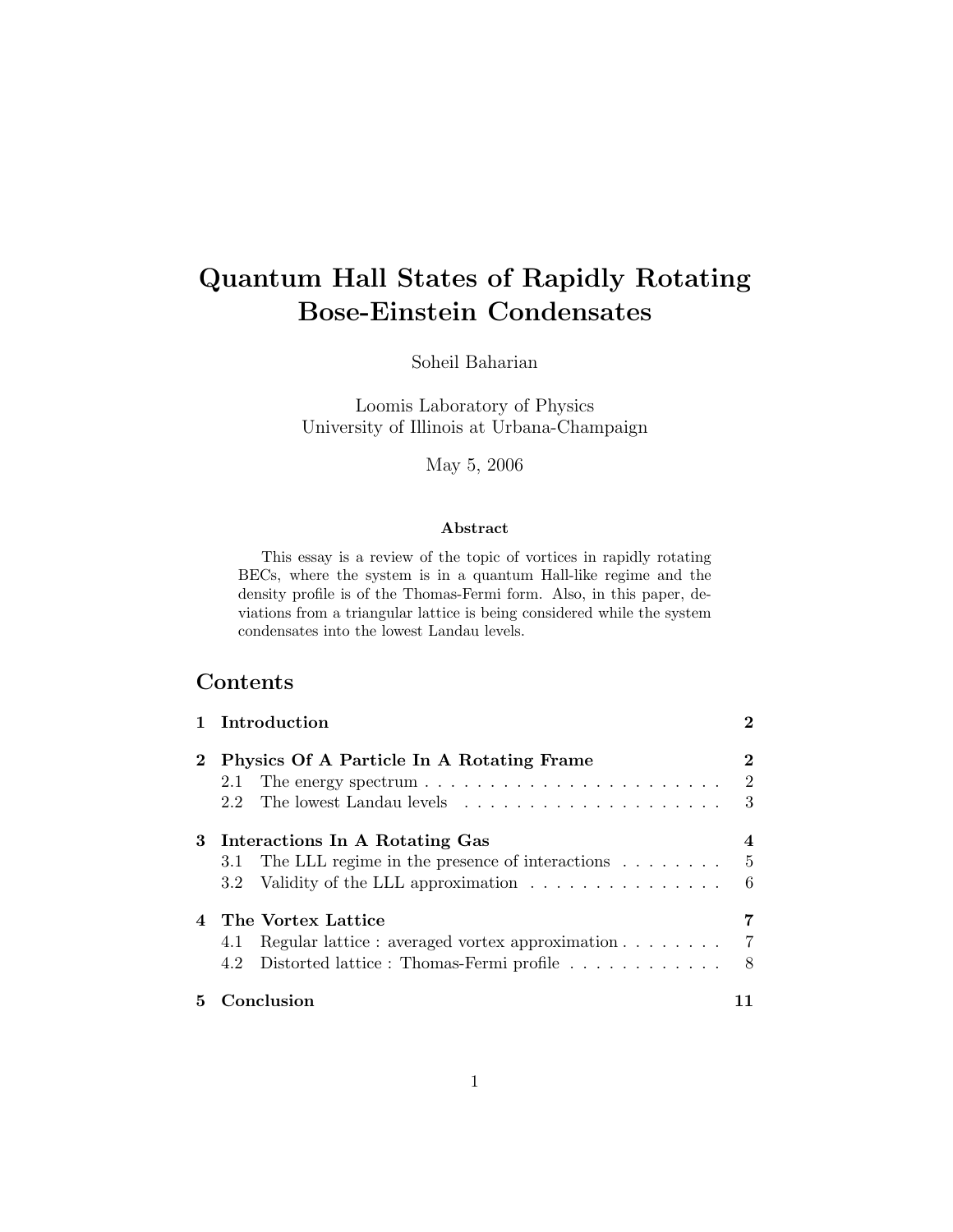# 1 Introduction

In 2001, an experiment at MIT [1] resulted in creation of a large number (∼ 100) of vortices in a Bose-Einstein condensate of alkali atoms rotating with frequency  $\sim 0.36\omega_{\perp}$  where  $\omega_{\perp}$  is the trap frequency. Since then, experiments have been performed [2] with rotation frequencies much higher than that of the MIT group's experiment, i.e.  $\sim 0.99\omega_{\perp}$ . In this regime, the radius of the trapped cloud increases, and so does the number of vortices; therefore, there exist many-vortex interactions instead of pair-wise ones which lead to emergence of exotic properties among which are the similarity to the quantum Hall liquids and the existence of a vortex lattice.

In this paper, we investigate, by quoting analytic  $[3, 4, 6]$  and numerical calculations [5, 6], the properties of the emerging vortex lattice in the fast rotation regime and determine the cloud's coarse-grained average density under the assumption that, although working in the fast rotation regime, the total number of vortices  $N_v$  is small compared to the total number of atoms N so that the ground state of the system could be described by a marcoscopic condensate wave function  $\Psi(\mathbf{r})$  in what is known as the meanfield quantum Hall regime.

# 2 Physics Of A Particle In A Rotating Frame

Let the system rotate around the z axis with angular frequency  $\Omega$  while being subject to a 2D harmonic trap in the  $x - y$  plane. Then, the single-particle Hamiltonian in the rotating frame would be

$$
\mathcal{H}_{\perp} = \frac{p_{\perp}^2}{2m} + \frac{1}{2}m\omega_{\perp}^2 r^2 - \Omega L_z \tag{1}
$$

where  $\mathbf{r} = (x, y), \omega_{\perp}$  is the transverse trap frequency,  $\mathbf{p}_{\perp} = -i\hbar \nabla_{\perp}$  is the momentum in the  $x - y$  plane, and  $L_z = -i\hbar\hat{\mathbf{z}} \cdot \mathbf{r} \times \nabla_{\perp}$  is the angular momentum around the z axis. Adding and subtracting  $\omega_{\perp}L_z$ , we could rewrite the Hamiltonian as

$$
\mathcal{H}_{\perp} = \frac{1}{2m} \left( -i\hbar \nabla_{\perp} - m\omega_{\perp} \hat{\mathbf{z}} \times \mathbf{r} \right)^2 + \left( \omega_{\perp} - \Omega \right) L_z. \tag{2}
$$

#### 2.1 The energy spectrum

The first term in (2) is similar to the Hamiltonian of a charged particle moving in the  $x - y$  plane in a magnetic field, i.e.  $\frac{1}{2m}(-i\hbar\nabla_{\perp} - e\mathbf{A}/c)^2$ .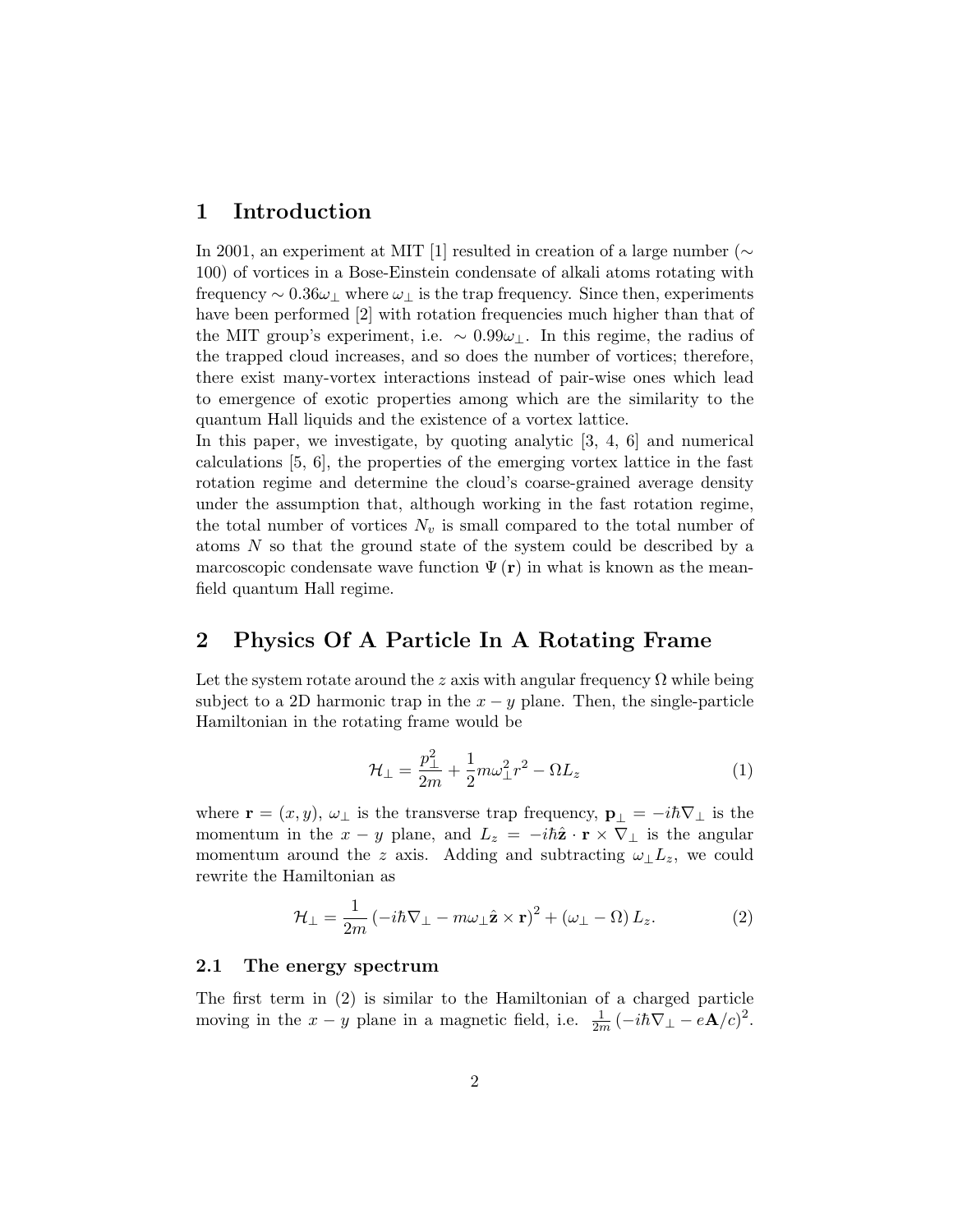

Figure 1: Landau levels grouped by the index j for  $\Omega = 0.9\omega_1$ ; the energy is in units of  $\hbar\omega_\perp$ .

Thus, its normalized eigenfunctions are the Landau levels

$$
\phi_{j,k}(\mathbf{r}) = \frac{e^{|u|^2/2d_{\perp}^2} \partial_{+}^k \partial_{-}^j e^{-|u|^2/d_{\perp}^2}}{\sqrt{\pi d_{\perp}^2 j! k!}} \tag{3}
$$

with eigenvalues  $\hbar\omega_{\perp}(2j+1)$  where  $d_{\perp} = \sqrt{\hbar/m\omega_{\perp}}$  is the transverse oscillator length,  $u = x + iy$ ,  $\partial_{\pm} = (d_{\perp}/2) (\partial_x \pm i \partial_y)$ , and j and k are integers characterizing the Landau level index and the degenerate states within a Landau level respectively. However,  $\phi_{j,k}$  are also eigenstates of  $L_z$  with eigenvalues  $\hbar (k - j)$ ; therefore, the eigenvalues of  $\mathcal{H}_{\perp}$  are just

$$
\hbar\big((\omega_{\perp}+\Omega)\,j+(\omega_{\perp}-\Omega)\,k+\omega\big). \tag{4}
$$

Note that, as can be seen in figure 1, the degeneracy has been removed and that, when  $\Omega \approx \omega_{\perp}$ , there exists an energy gap of  $\mathcal{O}(2\hbar\omega_{\perp})$  between the two adjacent Landau levels while two states in a given Landau level are separated by a gap of  $\mathcal{O}(\hbar(\omega_{\perp} - \Omega)) \ll \hbar \omega_{\perp}$ .

It is obvious that the rotation frequency  $\Omega$  must be smaller than the transverse trapping frequency  $\omega_{\perp}$  in order to prevent the particle from escaping the trap.

#### 2.2 The lowest Landau levels

In section 3.2, it will be shown the system will reside in the states characterized by  $j = 0$ , namely the *lowest Landau levels (LLL)* (see figure 1). Since  $\phi_{0,k}(\mathbf{r}) \propto u^k e^{-r^2/2d_{\perp}^2}$ , any general wave function in the LLL function space is a linear combination of  $\phi_{0,k}$ 's and can be written as  $\phi_{\text{LLL}}(\mathbf{r})$  =  $Ce^{-r^2/2d_{\perp}^2}p(u)$  where  $p(u)$  is a polynomial in (and therefore an analytic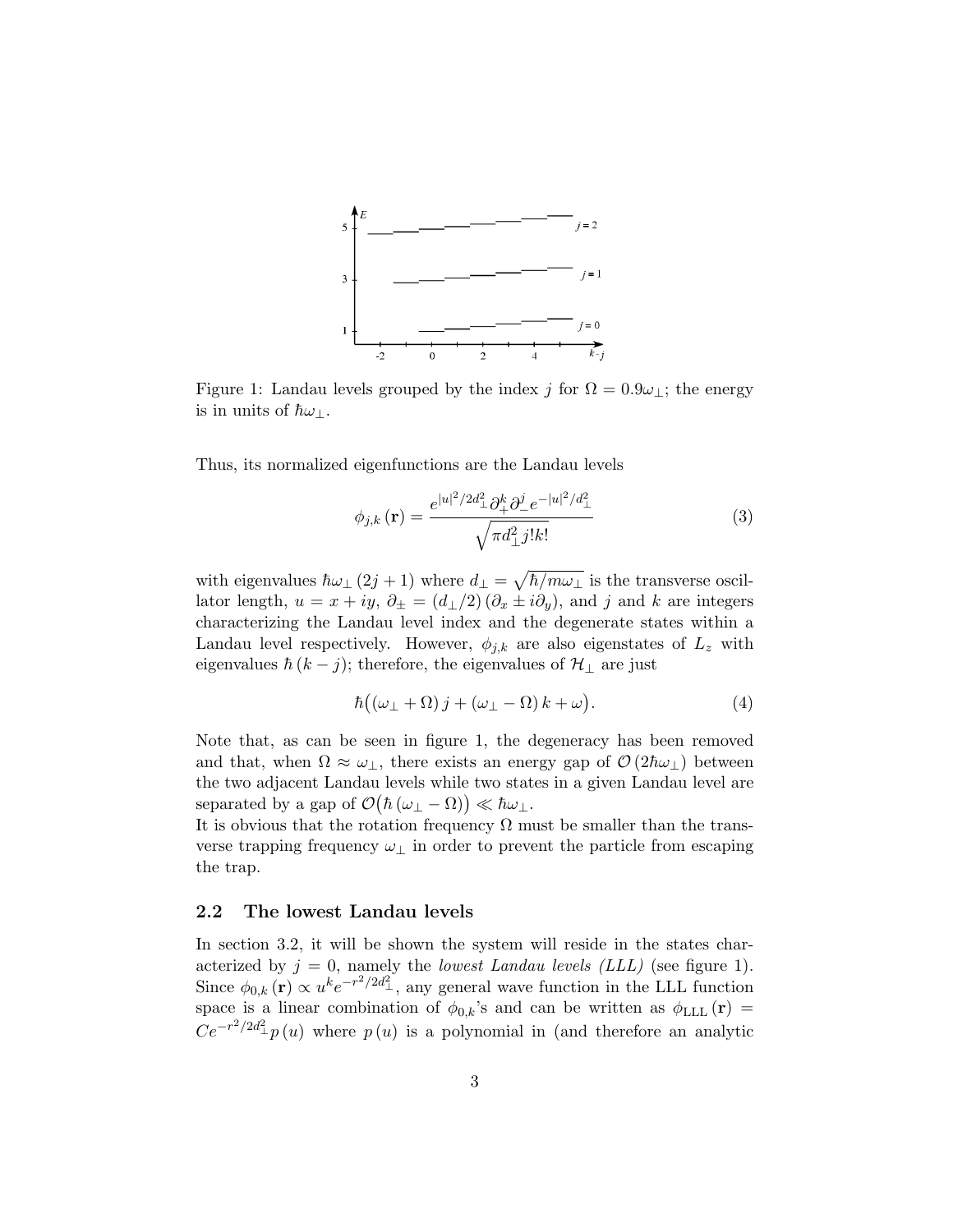function of) u and C normalizes  $\phi_{\text{LLL}}(\mathbf{r})$  to unity. Using the fundamental theorem of algebra then leads to

$$
\phi_{\text{LLL}}\left(\mathbf{r}\right) = Ce^{-r^2/2d_{\perp}^2} \prod_{\alpha} \left(u - u_{\alpha}\right) \tag{5}
$$

where  $u_{\alpha}$  are complex zeros of  $p(u)$ . It's obvious from (5) that going around each  $u_{\alpha}$  changes the phase of  $\phi_{\text{LLL}}(\mathbf{r})$  by by  $2\pi$ , so each  $u_{\alpha}$  is the position of a single-charge vortex.

A way to interpret (5) is to write  $|\phi_{\text{LLL}}(\mathbf{r})|^2 = |C|^2 e^{-U(\mathbf{r})}$  where

$$
U\left(\mathbf{r}\right) = \frac{r^2}{d_{\perp}^2} - 2\sum_{\alpha} \ln|\mathbf{r} - \mathbf{r}_{\alpha}| \tag{6}
$$

could be interpreted as the energy of a unit-charge particle interacting in two dimensions with a positive uniform background charge of density  $\rho = 1/\pi d_{\perp}^2$ and a set of  $q_{\alpha} = -1$  charges located at  $\mathbf{r}_{\alpha}$ , written in Gaussian units [3]. This can easily be seen by rewriting (6) as

$$
\nabla_{\perp}^{2} U(\mathbf{r}) = 4\pi \left( \frac{1}{\pi d_{\perp}^{2}} - \sum_{\alpha} \delta (\mathbf{r} - \mathbf{r}_{\alpha}) \right)
$$
(7)

which is just Gauss's law in two dimensions for the system described above [3].

Another way to look at (6) is to define the atomic density  $n_a(\mathbf{r}) = |$  $\phi_{\rm LLL}({\bf r})$  $\frac{C}{C}$ 2 and the vortex density  $n_v(\mathbf{r}) = \sum_{\alpha} \delta(\mathbf{r} - \mathbf{r}_{\alpha})$  and note that

$$
\nabla_{\perp}^{2} \ln n_a(\mathbf{r}) = 4\pi \left( -\frac{1}{\pi d_{\perp}^{2}} + n_v(\mathbf{r}) \right)
$$
 (8)

which shows that there's a one-to-one relation between the atomic and vortex densities in the LLL regime [4, 6].

# 3 Interactions In A Rotating Gas

Let's assume that there exist interactions between the atoms of a cold gas of  $N$  bosons with mass  $m$  which is subject to a cylindrically symmetric harmonic potential with frequencies  $\omega_{\perp}$  in the  $x - y$  plane and  $\omega_z$  along the z axis.

If  $\hbar\omega_z$  is very large compared to all other energy scales in the system, we can safely assume that the system resides in the ground state of the harmonic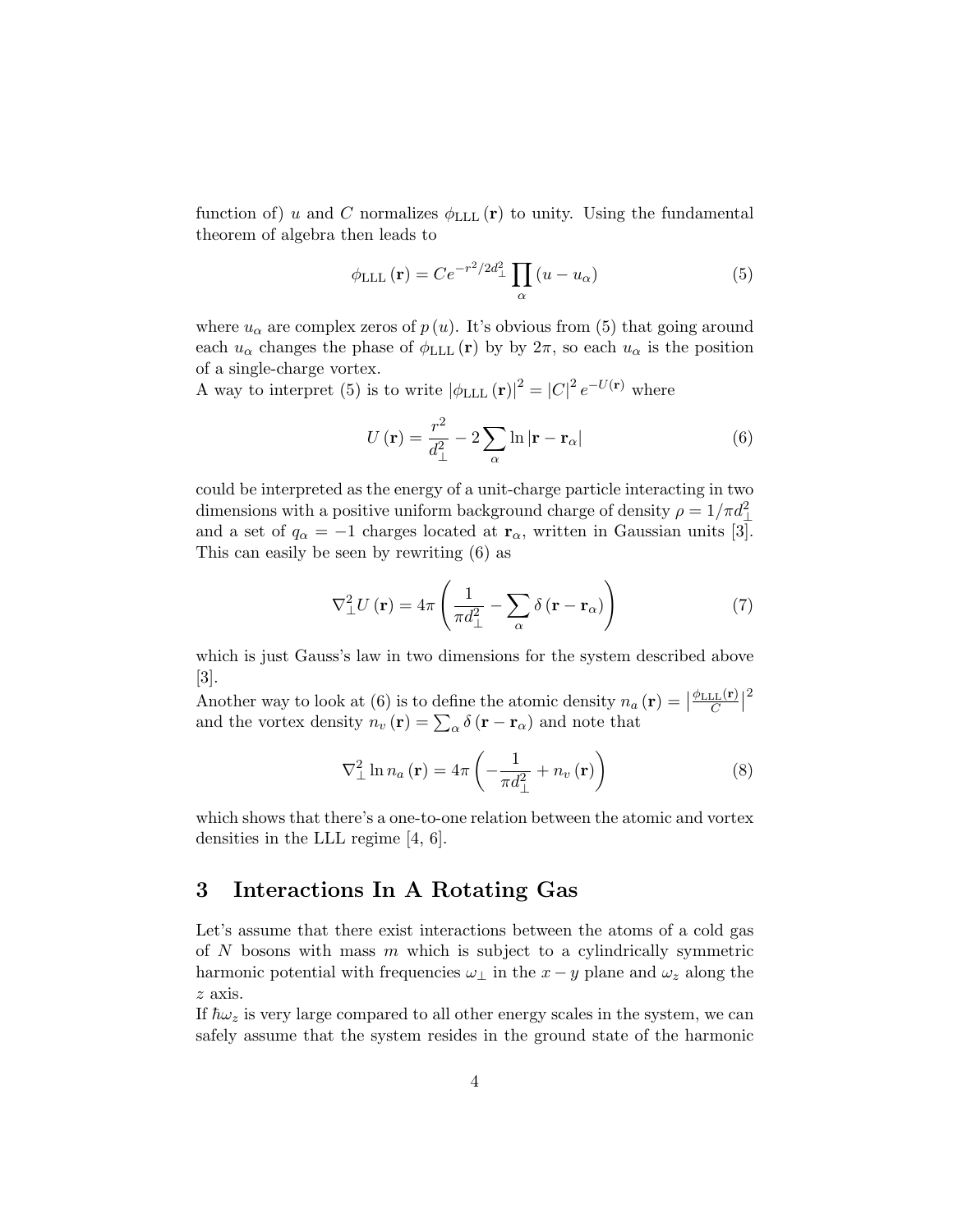trap in the z direction where  $d_z = \sqrt{\hbar/m\omega_z}$  is the axial extent of the cloud in that direction. Thus, the gas is now a quasi-two-dimensional system rotating around the z axis with frequency  $\Omega$  close to  $\omega_{\perp}$ .

The macroscopic wave function of the system  $\Psi(\mathbf{r})$  is determined by the The macroscopic wave function of the system  $\Psi(\mathbf{r})$  is determined by the Gross-Pitaevskii energy functional. If we define  $\Psi(\mathbf{r}) = \sqrt{N} \psi(\mathbf{r})$  where  $\psi(\mathbf{r})$  is normalized to unity, then the energy per particle in the rotating frame would be

$$
E\left[\psi\right] = \int \left(\psi^* \mathcal{H}_\perp \psi + \frac{1}{2} g_{2\text{D}} |\psi|^4\right) \mathrm{d}^2 r \tag{9}
$$

where  $\mathcal{H}_{\perp}$  is defined in (2) and  $g_{2D} = Ng/\sqrt{2\pi}d_z$  is the effective coupling strength in two dimensions where  $g = 4\pi \hbar^2 a_s/m$  is the two-body interaction strength and  $a_s$  is the s-wave scattering length. Minimizing (9) with respect to  $\psi(\mathbf{r})$  would lead to the Gross-Pitaevskii equation

$$
\left(\mathcal{H}_{\perp} + g_{2D} |\psi(\mathbf{r})|^2\right) \psi(\mathbf{r}) = \mu \psi(\mathbf{r}) \tag{10}
$$

where the chemical potential  $\mu$  ensures that  $\psi(\mathbf{r})$  is normalized to unity, i.e. it is a Lagrange multiplier for the constraint  $\int |\psi(\mathbf{r})|^2 d^2 r = 1$ .

#### 3.1 The LLL regime in the presence of interactions

Because of the presence of interactions, the states  $\phi_{j,k}(\mathbf{r})$  are no longer the eigenstates of the system. This means that interactions mix different  $(j, k)$ Landau levels. However, as will be seen later in section 3.2, for a given g<sub>2D</sub> and for sufficiently fast rotations, i.e.  $\Omega \approx \omega_{\perp}$ , the system resides in the lowest Landau levels with good accuracy. In fact, as  $\Omega$  approaches  $\omega_{\perp}$  (as the number of vortices increase), the trapping force  $-m\omega_{\perp}^2 r$  is nearly balanced by the centrifugal force  $m\Omega^2 r$  and, therefore, the cloud expands and the distance between the particles increases. Hence, the effect of interactions gets smaller and the system looks more and more like the non-interacting case where the energy per particle is  $\hbar\omega_\perp$ .

Choosing  $\psi(\mathbf{r})$  to be in the LLL, the angular momentum per particle could be written

$$
\langle L_z \rangle = \hbar \int \left( \frac{r^2}{d_{\perp}^2} - 1 \right) |\psi(\mathbf{r})|^2 d^2 r \tag{11}
$$

plus terms of  $\mathcal{O}(\frac{1}{N})$  $\frac{1}{N_v}$  where  $N_v$  is the total number of vortices [4]. Thus, in the LLL regime,  $(9)$  could be written as  $[3, 4, 6]$ 

$$
E\left[\psi\right] = \hbar\Omega + \int \left(\hbar\left(\omega_{\perp} - \Omega\right) \frac{r^2}{d_{\perp}^2} \left|\psi\left(\mathbf{r}\right)\right|^2 + \frac{1}{2} g_{2\text{D}} \left|\psi\left(\mathbf{r}\right)\right|^4\right) d^2r \tag{12}
$$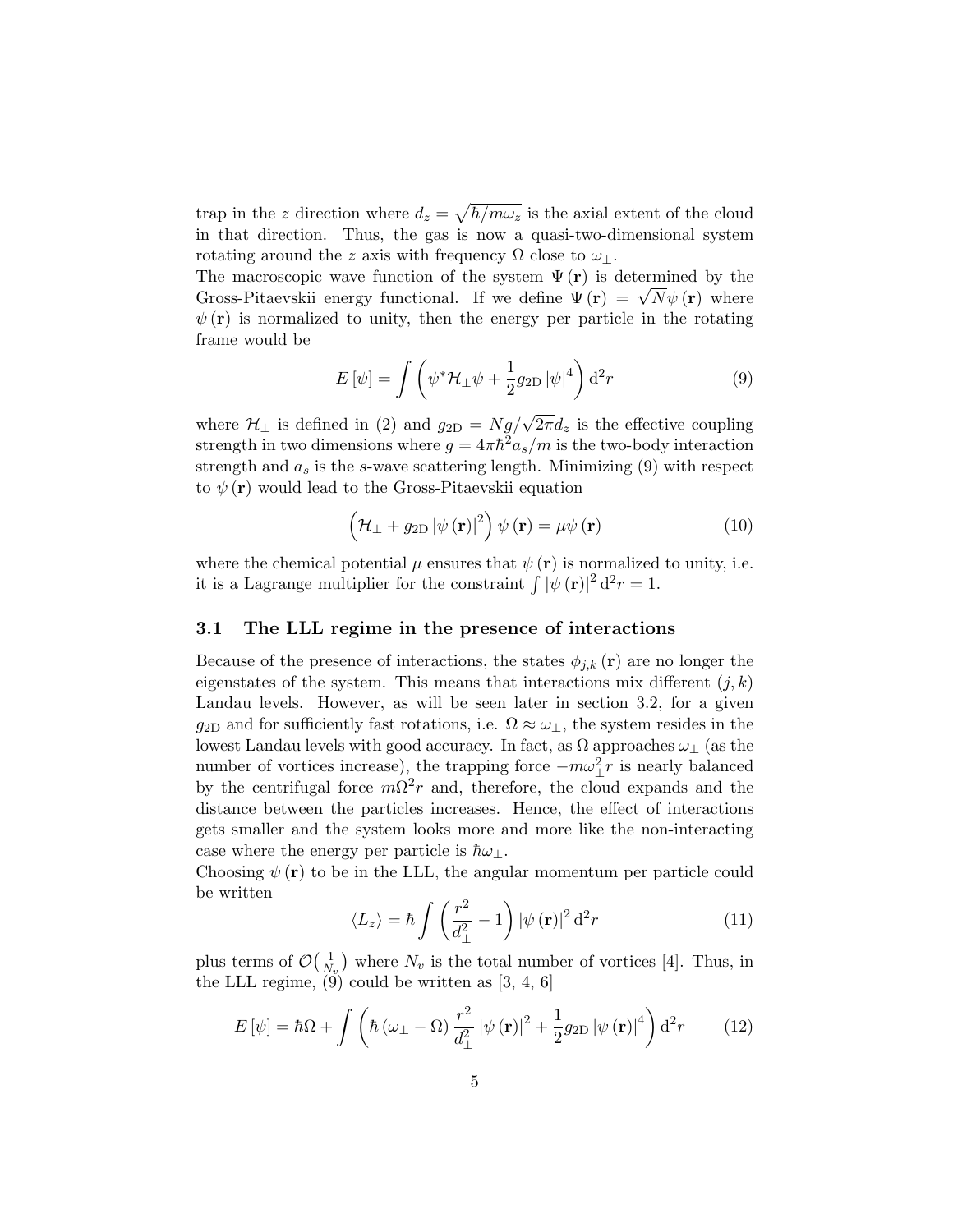or, when rescaled [6], as

$$
\epsilon \left[\psi\right] = \frac{E\left[\psi\right] - \hbar\Omega}{\hbar \left(\omega_{\perp} - \Omega\right)} = \int \left(\frac{r^2}{d_{\perp}^2} \left|\psi\left(\mathbf{r}\right)\right|^2 + \frac{1}{2}\Lambda \left|\psi\left(\mathbf{r}\right)\right|^4\right) d^2r \tag{13}
$$

where

$$
\Lambda = \frac{g_{2D}}{\hbar \left(\omega_{\perp} - \Omega\right)}.\tag{14}
$$

As can be seen in (13), when the reduced energy  $\epsilon[\psi]$  is minimized in the LLL regime,  $\psi(\mathbf{r})$  will depend only on one parameter,  $\Lambda$ , rather than on two separate parameters for the general case in (9), namely  $g_{2D}$  and  $\Omega$ .

#### 3.2 Validity of the LLL approximation

Minimizing  $\epsilon [\psi]$  with respect to  $\psi (\mathbf{r})$ , i.e.  $\frac{\delta \epsilon [\psi]}{\delta \psi} = 0$ , with the *only* constraint that  $\psi(\mathbf{r})$  be normalized to unity, we will find after some algebra

$$
|\psi_{\min}(\mathbf{r})|^2 = \frac{2}{\pi R^2} \left(1 - \frac{r^2}{R^2}\right) \tag{15}
$$

where  $R = \left(\frac{2\Lambda d_{\perp}^2}{\pi}\right)^{1/4}$  is the radius of the cloud, i.e.  $|\psi(\mathbf{r})|^2 = 0$  for  $r > R$ [6]. The reduced energy, then, would be

$$
\epsilon_{\min} = \sqrt{\frac{8}{9\pi}} \sqrt{\frac{\Lambda}{d_{\perp}^2}}.\tag{16}
$$

It is clear from (15) that  $\psi_{\text{min}}(\mathbf{r})$  does not belong to the LLL - the only function in the LLL function space which depends only on r is  $\exp(-r^2/2d_{\perp}^2)$ . since we had the freedom of choosing the most suitable function to minimize the reduced energy functional without any restrictions on the funtion space. Therefore, the reduced energy  $\epsilon_{\min}$  is lower than  $\epsilon[\psi]$  when  $\psi(\mathbf{r})$  varies only in the LLL function space. So, while minimizing  $\epsilon[\psi]$  in the LLL function space, we should look for a function which is the closest to  $\psi_{\rm min}({\bf r})$  so that its corresponding reduced energy is the closest to  $\epsilon_{\min}$ .

As will be seen in chapter 4, the result of minimizing the reduced energy functional in all cases would be  $\epsilon[\psi] = c \sqrt{\Lambda/d_{\perp}^2}$  where c is  $\mathcal{O}(1)$ . Thus, according to (13), the energy of the ground state of the rotating cloud  $E[\psi]$  would be  $\hbar\Omega + c\hbar(\omega_{\perp} - \Omega) \sqrt{\Lambda/d_{\perp}^2}$ . So if the excess energy  $c\hbar (\omega_{\perp} - \Omega) \sqrt{\Lambda/d_{\perp}^2}$  is small compared to the separation between the LLL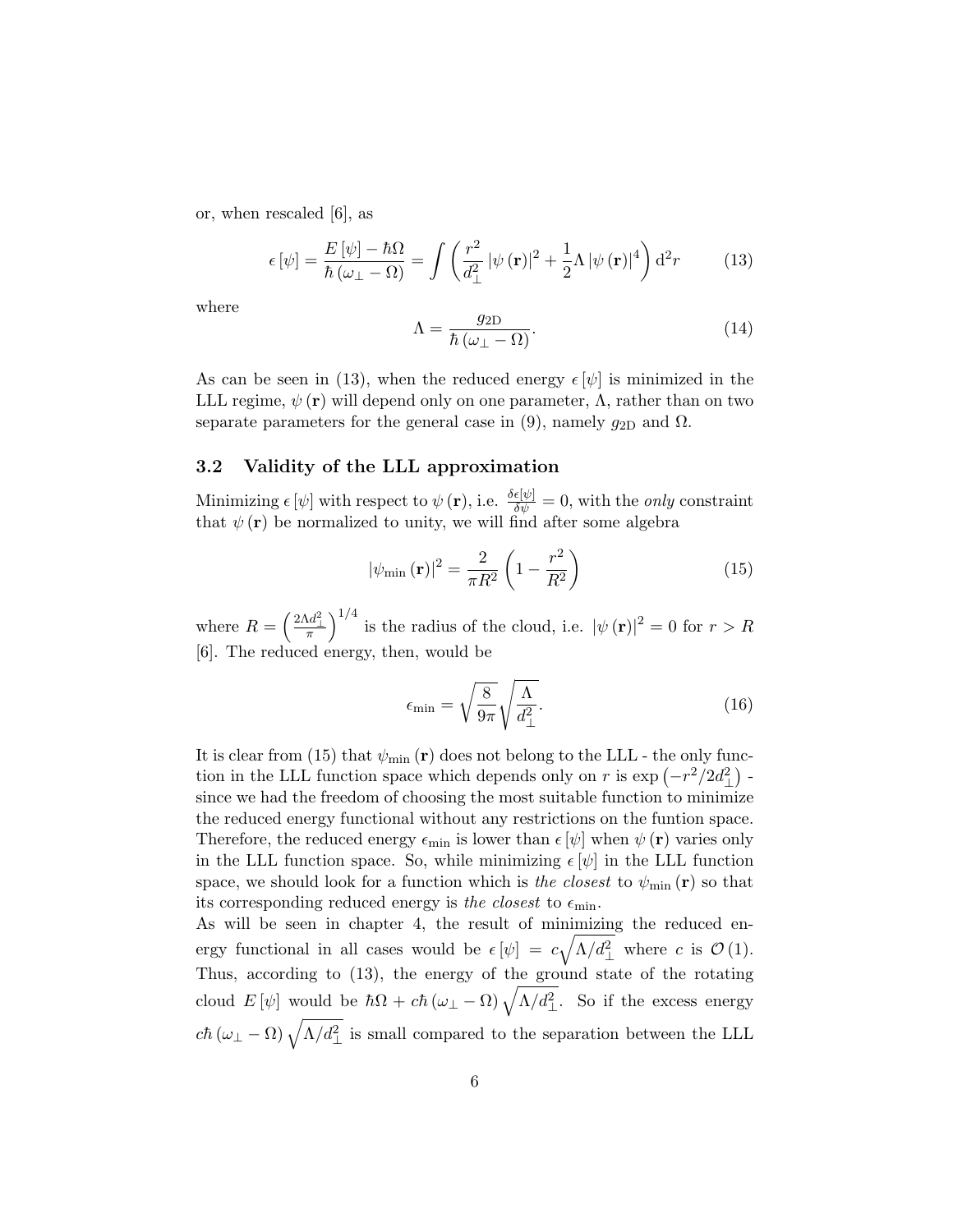and the first excited Landau level, i.e.  $2\hbar\omega_\perp$ , then the assumption that the system resides in the LLL is valid. After some algebra, we find

$$
\frac{mg_{2D}}{\hbar^2} \left(1 - \frac{\Omega}{\omega_{\perp}}\right) \ll 1\tag{17}
$$

which is quite easy to satisfy since  $\Omega \to \omega_{\perp}$ .

# 4 The Vortex Lattice

Our goal, in this section, is to minimize the reduced energy functional in the LLL regime with different lattice configurations. First, we consider the case of an infinite regular lattice and its effect on the atomic density profile. Then, we let the vortex lattice relax from its uniform configurations and calculate the density profile associated with this distorted lattice.

#### 4.1 Regular lattice : averaged vortex approximation

Looking back at (7), since  $\{r_{\alpha}\}\$  designates an infinite regular lattice, we could write  $[3]$   $\sum_{\alpha} \delta(\mathbf{r} - \mathbf{r}_{\alpha}) = A^{-1} \sum_{\mathbf{k}} e^{i\mathbf{k} \cdot \mathbf{r}}$  where A, the size of the unit cell, is equal to  $\frac{1}{n_v}$  where  $\overline{n_v}$  is the average vortex density. So, since  $U(\mathbf{r})$ should be real, we could write

$$
\nabla_{\perp}^{2} U(\mathbf{r}) = 4 \left( \frac{1}{d_{\perp}^{2}} - \frac{\pi}{\mathcal{A}} \right) - \frac{4\pi}{\mathcal{A}} \sum_{\mathbf{k} \neq 0} \cos \mathbf{k} \cdot \mathbf{r}.
$$
 (18)

Now, defining

$$
\frac{1}{\sigma^2} = \frac{1}{d_\perp^2} - \frac{\pi}{\mathcal{A}},\tag{19}
$$

$$
\overline{n_a}(r) = \frac{1}{\pi \sigma^2} e^{-r^2/\sigma^2},\tag{20}
$$

and

$$
f\left(\mathbf{r}\right) = \prod_{\mathbf{k}\neq 0} e^{-\frac{4\pi}{\mathcal{A}k^2}\cos\mathbf{k}\cdot\mathbf{r}},\tag{21}
$$

we could write [3, 6]

$$
n_a(\mathbf{r}) = \overline{n_a}(r) f(\mathbf{r})
$$
\n(22)

where  $n_a(\mathbf{r})$  is the atomic density defined in section 2.2,  $\overline{n_a}(r)$  is the coarsegrained average of the atomic density over a linear size large compared with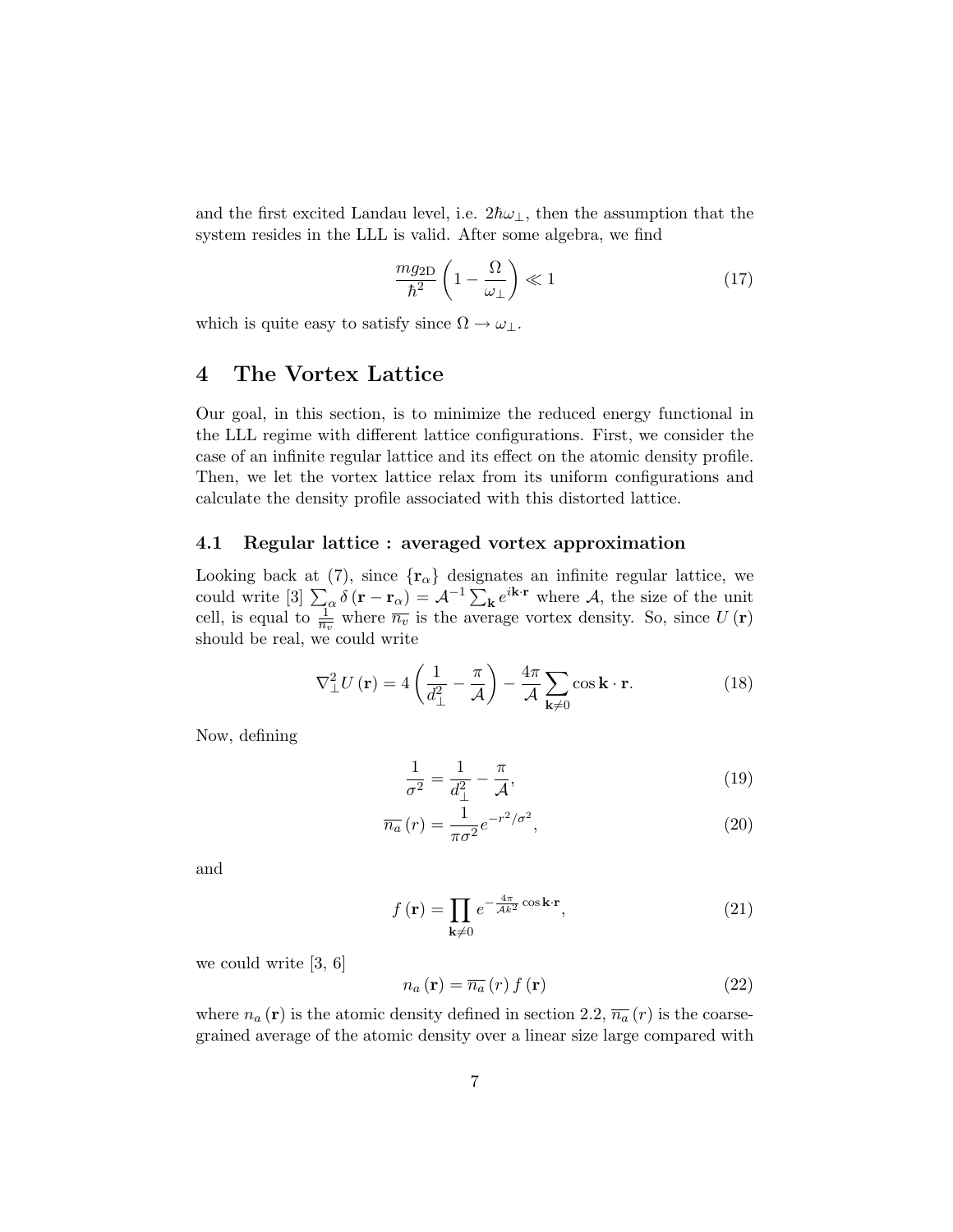the vortex separation but small compared with  $\sigma$ , and  $f(\mathbf{r})$  is a periodic function over the lattice which vanishes at  $\mathbf{r}_{\alpha}$ 's <sup>1</sup>.

As  $(21)$  suggests,  $f(\mathbf{r})$  contains information mainly about the lattice type and, therefore, its contribution in determining the overall density profile is small. Thus, we could ignore  $f(\mathbf{r})$  in (22) and replace  $n_a(\mathbf{r})$  by its coarsegrained average  $\overline{n_a}(r)$ , namely the *averaged vortex approximation* [3].

Now that the overall behavior of the density profile is known using the the averaged vortex approximation, the reduced energy could be written as  $[4, 6]$ 

$$
\epsilon_{\text{ava}} \approx \int \left( \frac{r^2}{d_{\perp}^2} \overline{n_a} \left( r \right) + \frac{1}{2} b \Lambda \overline{n_a}^2 \left( r \right) \right) d^2 r \tag{23}
$$

where  $b = \overline{n_a^2}(r) / \overline{n_a^2}(r) \approx 1.159$  is the Abrikosov parameter for the triangular lattice. We should note that the interaction coefficient is renormalized by a factor of b since instead of working with the exact atomic density  $n_a(\mathbf{r})$ , we're only dealing with its coarse-grained average  $\overline{n_a}(r)$ . Minimizing  $\epsilon_{\text{ava}}$  with respect to  $\sigma$ , we find that

$$
\epsilon_{\text{ava}} = \sqrt{\frac{b}{\pi}} \sqrt{\frac{\Lambda}{d_{\perp}^2}}.\tag{24}
$$

This reduced energy is greater than the one in (16) by a factor of  $\sqrt{9b/8} \approx$ 1.14 which is due to (a) coarse-grained averaging of the atomic density and (b) using an atomic density with a Gaussian profile rather than the optimum profile of an inverted parabola.

#### 4.2 Distorted lattice : Thomas-Fermi profile

Going back to (13), we could use the averaged vortex approximation here to obtain an approximate form for the reduced energy [4]

$$
\epsilon_{\rm TF} \approx \int \left( \frac{r^2}{d_{\perp}^2} \langle |\psi(\mathbf{r})|^2 \rangle + \frac{1}{2} b \Lambda \langle |\psi(\mathbf{r})|^2 \rangle^2 \right) d^2 r \tag{25}
$$

where  $\langle \cdots \rangle$  denotes averaging over a linear size large compared with the vortex separation but small compared with the radius of the cloud. The interaction coefficient is renormalized again to take into account the effects

<sup>&</sup>lt;sup>1</sup>Let us define the regular lattice as  $\mathbf{r}_{\alpha_1,\alpha_2} = \alpha_1 \mathbf{a}_1 + \alpha_2 \mathbf{a}_2$  where  $\mathbf{a}_1$  and  $\mathbf{a}_2$  are the lattice primitive vectors ( $\alpha_1$  and  $\alpha_2$  are integers). Then the reciprocal lattice primitive vectors are  $\mathbf{k}_1 = (2\pi/\mathcal{A}) \mathbf{a}_2 \times \hat{\mathbf{z}}$  and  $\mathbf{k}_2 = (2\pi/\mathcal{A}) \hat{\mathbf{z}} \times \mathbf{a}_1$  where  $\mathcal{A} = |\mathbf{a}_1 \times \mathbf{a}_2|$  is the size of the unit cell. Thus,  $\mathbf{k} = \beta_1 \mathbf{k}_1 + \beta_2 \mathbf{k}_2$  ( $\beta_1$  and  $\beta_2$  are integers) [3].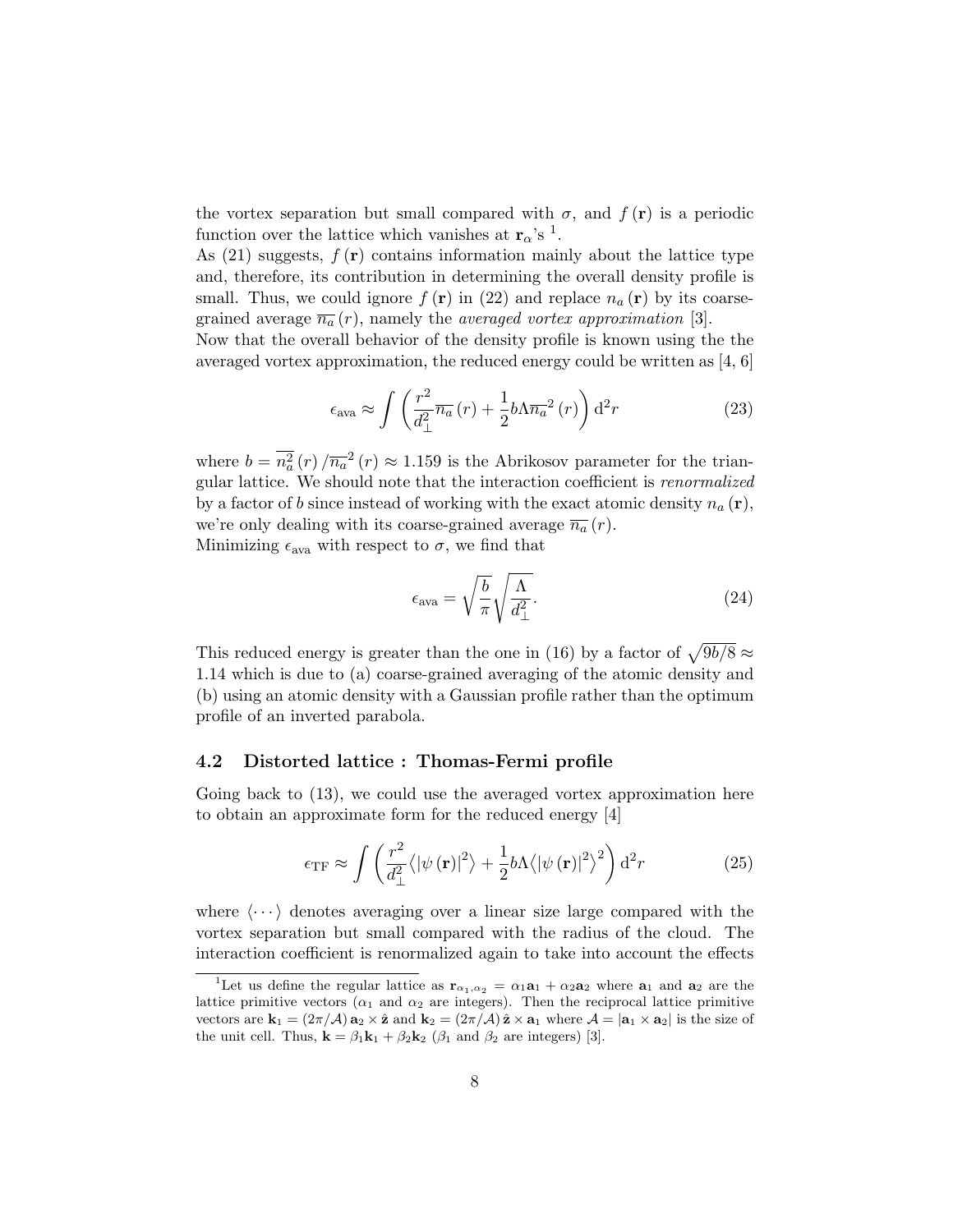of this coarse-grained averaging of the density profile.

One might be tempted to think that  $\epsilon_{\text{TF}}$  obtained above is just the one we have already had in (23), but there exists one important difference: in (23), we had obtained a Gaussian form for the smoothed density profile, namely  $\overline{n_a}(r)$ , by imposing the constraint of the lattice being triangular and infinite before minimizing the reduced energy, while here, we do not impose any constraint on the lattice and, therefore, are just minimizing  $\epsilon_{\text{TF}}$ with respect to  $\langle |\psi(\mathbf{r})|^2 \rangle$ .

After some algebra, the coarse-grained average of the atomic density that minimizes  $(25)$  is found to be [4, 5, 6]

$$
\left\langle \left| \psi_{\rm TF} \left( \mathbf{r} \right) \right|^2 \right\rangle = \frac{2}{\pi R_{\rm TF}^2} \left( 1 - \frac{r^2}{R_{\rm TF}^2} \right) \tag{26}
$$

where  $R_{\text{TF}} = \left(\frac{2b\Lambda d_{\perp}^2}{\pi}\right)^{1/4}$  is the radius of the cloud. Note that (26) looks exactly like (15); however, unlike (15) which is not a LLL wave function, there exists a  $\psi_{\rm TF}({\bf r})$  in the LLL function space whose *coarse-grained average* is an inverted parabola. Using (26) to calculate  $\epsilon_{\text{TF}}$  leads to

$$
\epsilon_{\rm TF} = \sqrt{\frac{8b}{9\pi}} \sqrt{\frac{\Lambda}{d_{\perp}^2}}.\tag{27}
$$

It's worth noting that (27) is larger than the reduced energy in (16) by just It's worth noting that<br>a factor of  $\sqrt{b} \approx 1.07$ .

Since  $\epsilon_{\min} < \epsilon_{\text{TF}} < \epsilon_{\text{ava}}$ , it is energetically favorable for the system to distort the lattice rather than be in a regular one. In other words, changing the amplitudes of the LLL components of the wave function without exciting any higher Landau levels leads to changing the positions of the vortices from a regular lattice. Thus, the smoothed density profile  $\langle |\psi_{TF}(\mathbf{r})|^2 \rangle$  and the reduced energy  $\epsilon_{\text{TF}}$  are the closest that we could get to the optimum solutions while remaining in the LLL function space.

Numerical calculations [5, 6] also confirm these analytical results (see figure 2). It is easy to notice that figure 2a has a Gaussian profile which dies off more rapidly than the profile in figure 2b which is an inverted parabola. Also, figure 3 shows a more quantitative comparison of the two lattice types where the coarse-grained average atomic density obtained by minimizing the reduced energy while letting the lattice relax from a triangular one is closely matched by the Thomas-Fermi profile. Also, the smoothed density profile of a regular lattice is reprodued by the Gaussian profile.

The amount of deformation of the lattice from a regular one can be estimated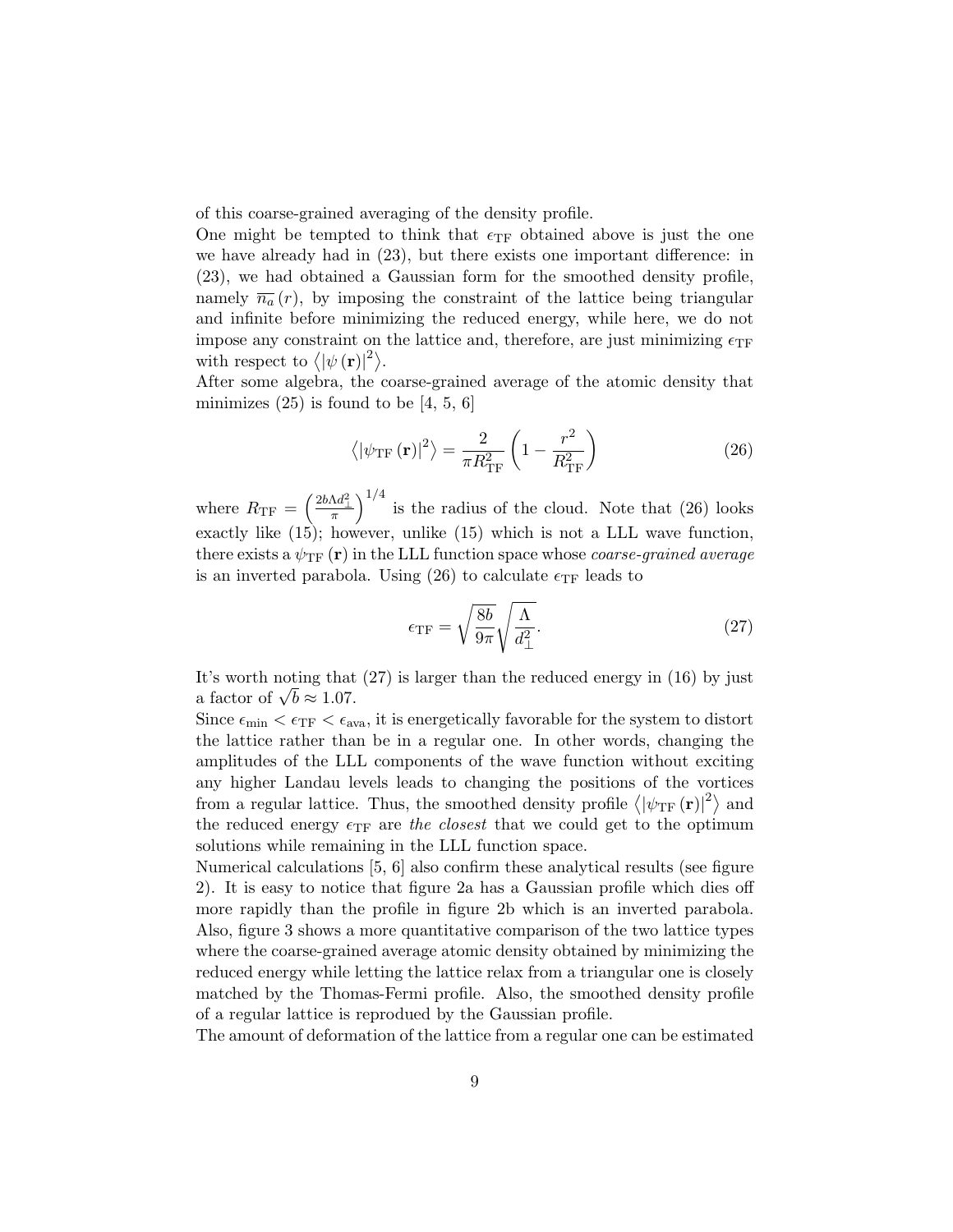

Figure 2: The atomic density for (a) triangular lattice and (b) distorted lattice [5].



Figure 3: Atomic density (in units of  $d_{\perp}^2$ ) as a function of r (in units of  $d_{\perp}$ ). The solid line corresponds to the atomic density in a distorted lattice and the dashed line to a triangular lattice. The dotted line is the Thomas-Fermi profile and the dot-dash line is the Gaussian profile [5].